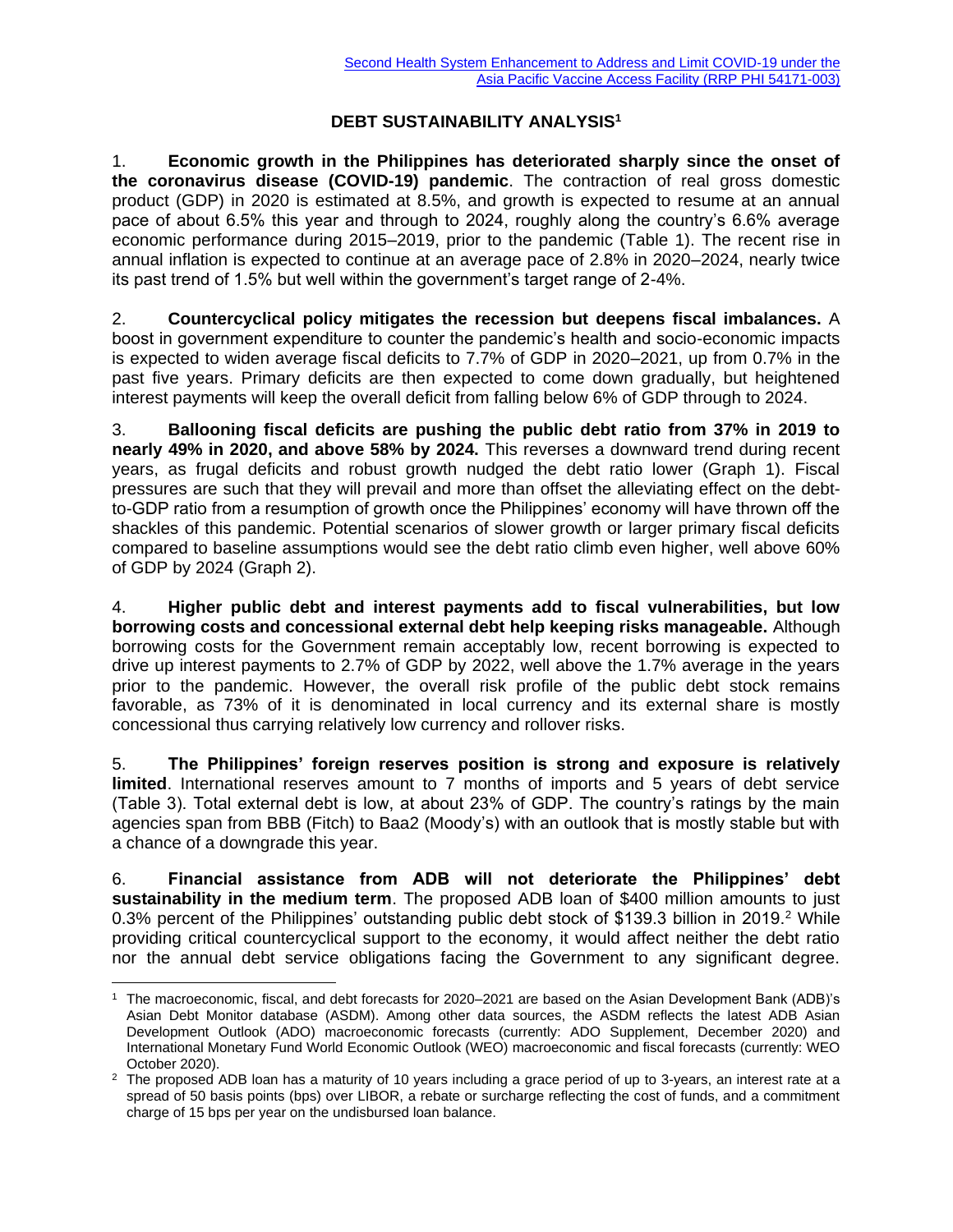Additional lending, as proposed by the Asian Infrastructure Investment Bank (AIIB) for a loan to the amount of \$300 million would add another 0.2% to the public debt stock.<sup>3</sup> These two loans jointly would lift the public debt ratio but marginally above the baseline scenario, to 49.1% of GDP in 2020 and to 58.4% by 2024 (Graph 3).

## Philippines: Public Debt Sustainability Assessment

(Variables are expressed as a percentage of GDP, unless indicated otherwise)

| Table 1: Baseline Scenario                             |        |        |        |        |        |        |        |          |        |        |        |           |           |
|--------------------------------------------------------|--------|--------|--------|--------|--------|--------|--------|----------|--------|--------|--------|-----------|-----------|
|                                                        | Actual |        |        |        |        |        |        | Forecast |        |        |        |           | Avg.      |
|                                                        | 2014   | 2015   | 2016   | 2017   | 2018   | 2019   | 2020   | 2021     | 2022   | 2023   | 2024   | $15 - 19$ | $20 - 24$ |
| Public Debt 1/                                         | 40.2   | 39.6   | 37.3   | 38.1   | 37.1   | 37.0   | 48.9   | 52.7     | 55.0   | 56.9   | 58.2   |           |           |
| <b>Macroeconomic Indicators</b>                        |        |        |        |        |        |        |        |          |        |        |        |           |           |
| Real GDP Growth (%)                                    | 6.3    | 6.3    | 7.1    | 6.9    | 6.3    | 6.0    | $-8.5$ | 6.5      | 6.4    | 6.5    | 6.5    | 6.6       | 3.5       |
| Inflation (%, based on GDP Deflator)                   | 3.1    | $-0.7$ | 1.3    | 2.3    | 3.7    | 0.8    | 2.2    | 3.0      | 3.0    | 3.0    | 3.0    | 1.5       | 2.8       |
| Depreciation of Local Currency against US dollar (%)   | 0.5    | 5.7    | 5.6    | 0.2    | 5.6    | $-3.8$ | $-2.1$ | 1.1      | 0.8    | 0.4    | 0.4    | 2.7       | 0.1       |
| Interest Rate on Public Debt (%, average effective) /5 | 5.4    | 5.2    | 4.8    | 4.8    | 4.8    | 4.6    | 5.2    | 5.5      | 5.5    | 5.3    | 5.3    | 4.8       | 5.4       |
| Fiscal Indicators (General Government)                 |        |        |        |        |        |        |        |          |        |        |        |           |           |
| Revenue                                                | 18.1   | 18.5   | 18.3   | 18.7   | 19.3   | 19.9   | 17.3   | 17.7     | 17.9   | 17.9   | 18.1   | 18.9      | 17.8      |
| <b>Primary Expenditure</b>                             | 15.2   | 6.0    | 16.9   | 17.4   | 19.2   | 20.1   | 23.2   | 22.5     | 21.4   | 21.4   | 21.4   | 17.9      | 22.0      |
| <b>Interest Payments</b>                               | 2.2    | 2.0    | 1.8    | 1.6    | 1.7    | 1.6    | 2.1    | 2.4      | 2.7    | 2.7    | 2.7    | 1.7       | 2.5       |
| Primary Balance                                        | 3.0    | 2.5    | 1.4    | 1.3    | 0.1    | $-0.2$ | $-6.0$ | $-4.8$   | $-3.5$ | $-3.4$ | $-3.3$ | 1.0       | $-4.2$    |
| Overall Balance                                        | 0.8    | 0.6    | $-0.4$ | $-0.4$ | $-1.6$ | $-1.8$ | $-8.0$ | $-7.2$   | $-6.2$ | $-6.1$ | $-6.1$ | $-0.7$    | $-6.7$    |

## Table 2: Baseline Scenario - Change in Public Debt

|                                                        | Actual |        |        |        |        |        | Forecast |        |        |        |        | Cum.      | Cum.      |
|--------------------------------------------------------|--------|--------|--------|--------|--------|--------|----------|--------|--------|--------|--------|-----------|-----------|
|                                                        | 2014   | 2015   | 2016   | 2017   | 2018   | 2019   | 2020     | 2021   | 2022   | 2023   | 2024   | $15 - 19$ | $20 - 24$ |
| Change in Public Debt                                  | $-3.6$ | $-0.6$ | $-2.3$ | 0.8    | $-1.0$ | $-0.2$ | 11.9     | 3.8    | 2.3    | 1.9    | 1.3    | $-3.3$    | 21.3      |
| Identified debt-creating flows                         | $-3.6$ | $-0.6$ | $-2.3$ | 0.8    | $-1.0$ | $-0.2$ | 11.9     | 3.8    | 2.3    | 1.9    | 1.3    | $-3.3$    | 21.3      |
| Primary deficit                                        | $-3.0$ | $-2.5$ | $-1.4$ | $-1.3$ | $-0.1$ | 0.2    | 6.0      | 4.8    | 3.5    | 3.4    | 3.3    | $-5.1$    | 21.0      |
| Revenue                                                | 18.1   | 18.5   | 18.3   | 18.7   | 19.3   | 19.9   | 17.3     | 17.7   | 17.9   | 17.9   | 18.1   | 94.7      | 88.9      |
| Primary Expenditure                                    | 15.2   | 16.0   | 16.9   | 17.4   | 19.2   | 20.1   | 23.2     | 22.5   | 21.4   | 21.4   | 21.4   | 89.6      | 109.9     |
| Automatic debt dynamics 2/                             | $-1.6$ | 0.6    | $-0.6$ | $-1.6$ | $-1.2$ | $-1.3$ | 4.3      | $-1.7$ | $-1.8$ | $-2.1$ | $-2.2$ | $-4.0$    | $-3.5$    |
| Contribution from interest rate-growth differential 3  | $-1.7$ | $-0.2$ | $-1.4$ | $-1.6$ | $-1.9$ | $-0.8$ | 4.6      | $-1.9$ | $-2.0$ | $-2.2$ | $-2.3$ | $-5.8$    | $-3.7$    |
| Of which contribution from the real interest rate      | 0.9    | 2.3    | 1.3    | 0.8    | 0.3    | 1.3    | 1.3      | 1.0    | 1.1    | 1.1    | 1.1    | 5.9       | 5.6       |
| Of which contribution from real GDP growth             | $-2.5$ | $-2.4$ | $-2.6$ | $-2.4$ | $-2.2$ | $-2.1$ | 3.4      | $-2.9$ | $-3.1$ | $-3.2$ | $-3.4$ | $-11.7$   | $-9.2$    |
| Contribution from exchange rate depreciation 4/        | 0.1    | 0.8    | 0.8    | 0.0    | 0.7    | $-0.5$ | $-0.3$   | 0.2    | 0.1    | 0.1    | 0.1    | 1.8       | 0.2       |
| Other Funding Needs (Net)                              | 0.0    | 0.0    | 0.0    | 0.0    | 0.0    | 0.0    | 0.0      | 0.0    | 0.0    | 0.0    | 0.0    | 0.0       | 0.0       |
| Other Factors Creating Debt (not identified elsewhere) | 1.0    | 1.3    | $-0.3$ | 3.6    | 0.4    | 0.9    | 1.6      | 0.7    | 0.7    | 0.6    | 0.2    | 5.9       | 3.7       |
| Residual                                               | 0.0    | 0.0    | 0.0    | 0.0    | 0.0    | 0.0    | 0.0      | 0.0    | 0.0    | 0.0    | 0.0    | 0.0       | 0.0       |
| Debt-Stabilizing Primary Balance (' - ' means deficit) |        |        |        |        |        |        | 6.0      | $-1.0$ | $-1.2$ | $-1.6$ | $-2.0$ |           |           |

## Table 3: Baseline Scenario - External Indicators

|                                                         |      |      | Actual            |      |                               | Forecast |      |      |                   |       |       |
|---------------------------------------------------------|------|------|-------------------|------|-------------------------------|----------|------|------|-------------------|-------|-------|
|                                                         | 2014 | 2015 | 2016              | 2017 | 2018                          | 2019     | 2020 | 2021 | 2022              | 2023  | 2024  |
|                                                         |      |      |                   |      |                               |          |      |      |                   |       |       |
| Debt Service (% of Reserves) 6/7/                       |      |      |                   |      | 29.4 33.7 32.3 31.8 28.3 20.3 |          |      |      |                   |       |       |
| Imports of Goods and Services (% of Reserves) 7/        |      |      | 105.9 113.2 127.0 |      | 146.5 159.4 165.3             |          |      |      | 133.1 160.4 194.7 | 239.8 | 291.0 |
| Interest Payments of Gov. External Debt (% of Reserves) |      |      | 2.6 2.6 2.5 2.3   |      | 2.3                           | 2.4      | 2.1  | 25   | -3.3              | 43    | 5.6   |

1/ Public debt refers to gross debt of the general governm

2/ Derived as [(r - p(1+g) - g + ae(1+r)]/(1+g+p+gp)) times the debt ratio in year t-1, with r = interest rate; p = growth rate of the GDP deflator; g = real GDP growth rate;

a = share of foreign-currency denominated debt; and e = nominal exchange rate depreciation (measured by the increase in local currency value of U.S. dollar).

3/ The real interest rate contribution is derived from the denominator in footnote 2/ as r - π (1+g) and the real growth contribution as -g.

4/ The exchange rate contribution is derived from the numerator in footnote 2/ as ae(1+r). 5/ Derived as nominal interest expenditure divided by the debt stock in year t-1.

6/ Debt Service in year t is the sum of interest payments in yeat t, short-term debt outstanding at the end of year t-1, and amortization payments of medium- and long-term debt in year t. 7/ Reseves are stocks measured at the end of year t-1.

 $3$  The proposed AIIB loan will be partially administered by ADB. It has a maturity of 10 years including a grace period of up to 3-years, an interest rate at a spread of 50 bps over LIBOR, a borrowing cost margin of 0.03%, and a maturity premium of 0.1%.